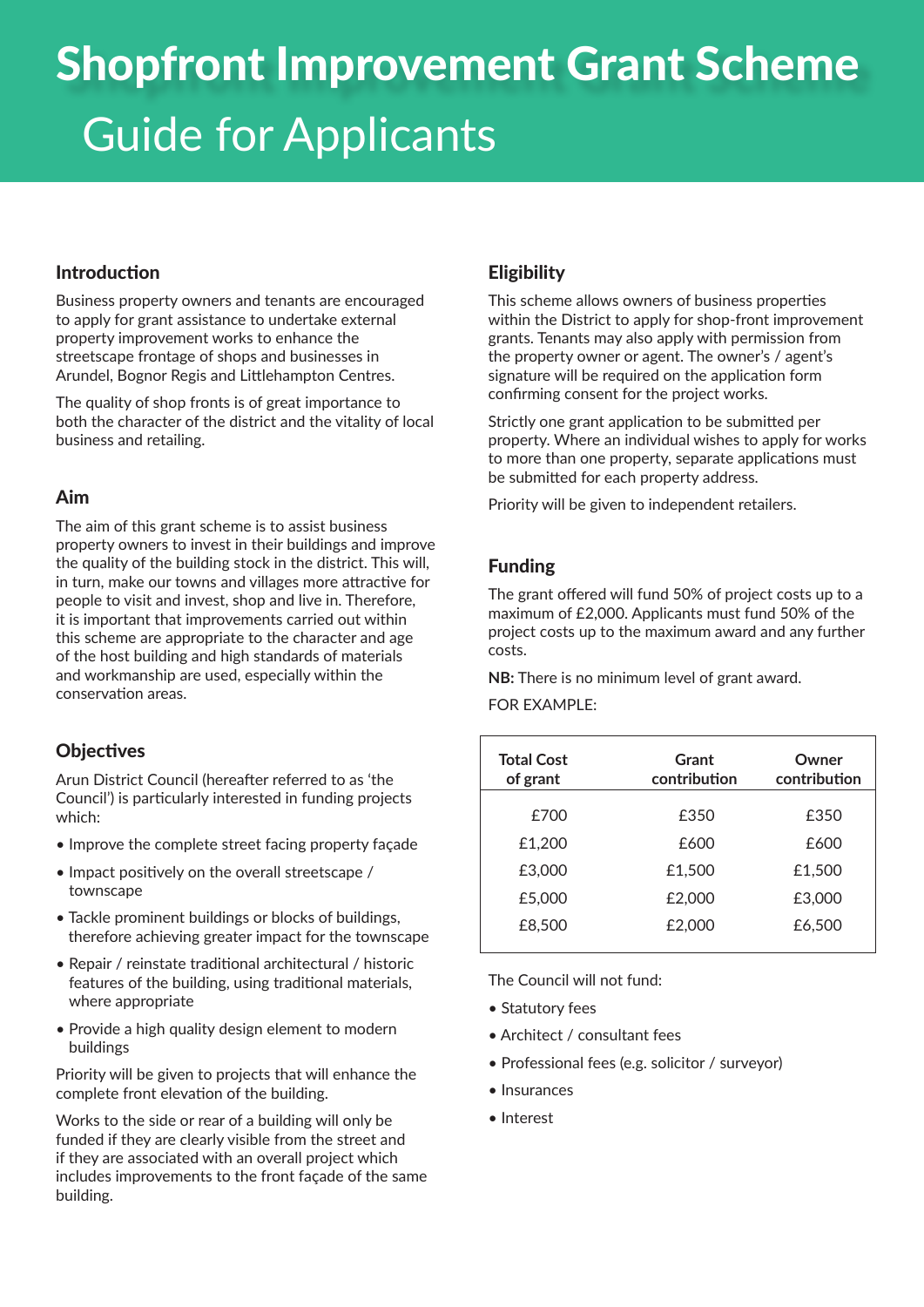## **Timescales**

#### **CRITICAL DATES 2018/19:**

This is a rolling grant scheme, however the assessment panel will meet to score complete applications monthly, as per the below dates:

- **27th September 2018**
- **25th October 2018**
- **7th January 2019**
- **11th February 2019**
- **11th March 2019**
- **8th April 2019**

**NB:** If your application is received after the panel has met for that date it will not be scored until the next scheduled meeting date.

#### **Incomplete applications will not be assessed.**

It is in the applicant's best interest to ensure all the required information is supplied with the application to ensure it is assessed. 'Letters of Offer' will be issued to successful applicants with time bound completion dates. Works should not commence until a successful applicant has received a 'Letter of Offer' from the Council. Applications will be accepted until the funding has been expended.

## Assessment criteria

Assessment of applications and allocation of funding is a competitive process, with all applications considered on their merits and allocated a score by an assessment panel.

Arun District Council hold ultimate discretion over how the scheme is operated and reserve the right to enhance assessment criteria in the event that the number of applications exceeds the funds available.

Applications will be scored by the panel using the following criteria:

- (a) Value for Money (cost v benefit) (50 marks)
- (b) Need for the project (existing condition of property) (25 marks)
- (c) Impact on Streetscape (extent of positive impact) (25 marks).

# Eligible works

Only items that will enhance the exterior, street facing element of the property are eligible for funding. No interior works will be eligible for funding. The Council will consider all minor property enhancement works and encourage larger scale projects particularly those considering new shop fronts, with the relevant statutory consent.

Examples of eligible items:

- **External painting**
- New / replacement rainwater goods (RWG)
- Fascia, soffit, bargeboard repairs
- Window sill repairs wooden / masonry
- Repairs to timber doors / windows
- Removal of redundant signage, shutters, wiring, alarms etc.
- Removal of vegetation from guttering
- New windows / doors (With appropriate consent)
- Traditional timber shop-front repairs
- Stone or Masonry repairs / repointing
- Signage replacement (like-for-like)
- New signage (with planning permission)
- New shop fronts (with planning permission)
- New awnings (with planning permission)
- Replacement feature lighting to signs (new lighting may require planning permission)
- Repairs of decorative features
- Access improvements e.g. disability access (with appropriate consent)

**NB:** This list is not exhaustive and can include any other minor frontage improvements that you can demonstrate will enhance the overall appearance of the streetscape.

# **Quotations**

Quotations for all labour and materials included in the application must be submitted. Each quotation must include name and contact details of the person / company providing the labour / materials, and must be on letter headed paper. A minimum of 2 quotations must be submitted.

If the applicant plans to undertake work themselves, only the cost of materials can be included and these should be submitted as a simple list with their individual cost.

## Statutory Consent

It is the applicant's responsibility to make enquiries as to whether any statutory consent is required for their project and ensure the relevant applications are made e.g. planning permission / building control / listed buildings etc.

It is the responsibility of the applicant to ensure that all statutory approvals required are legally complied with. A 'Certificate of Lawful Use or Development' may be requested to prove that planning consent is not required if there is any uncertainty.

#### Insurance

The applicant, agent and/or contractor is responsible for all risks in connection with public or employer liability associated with the building works.